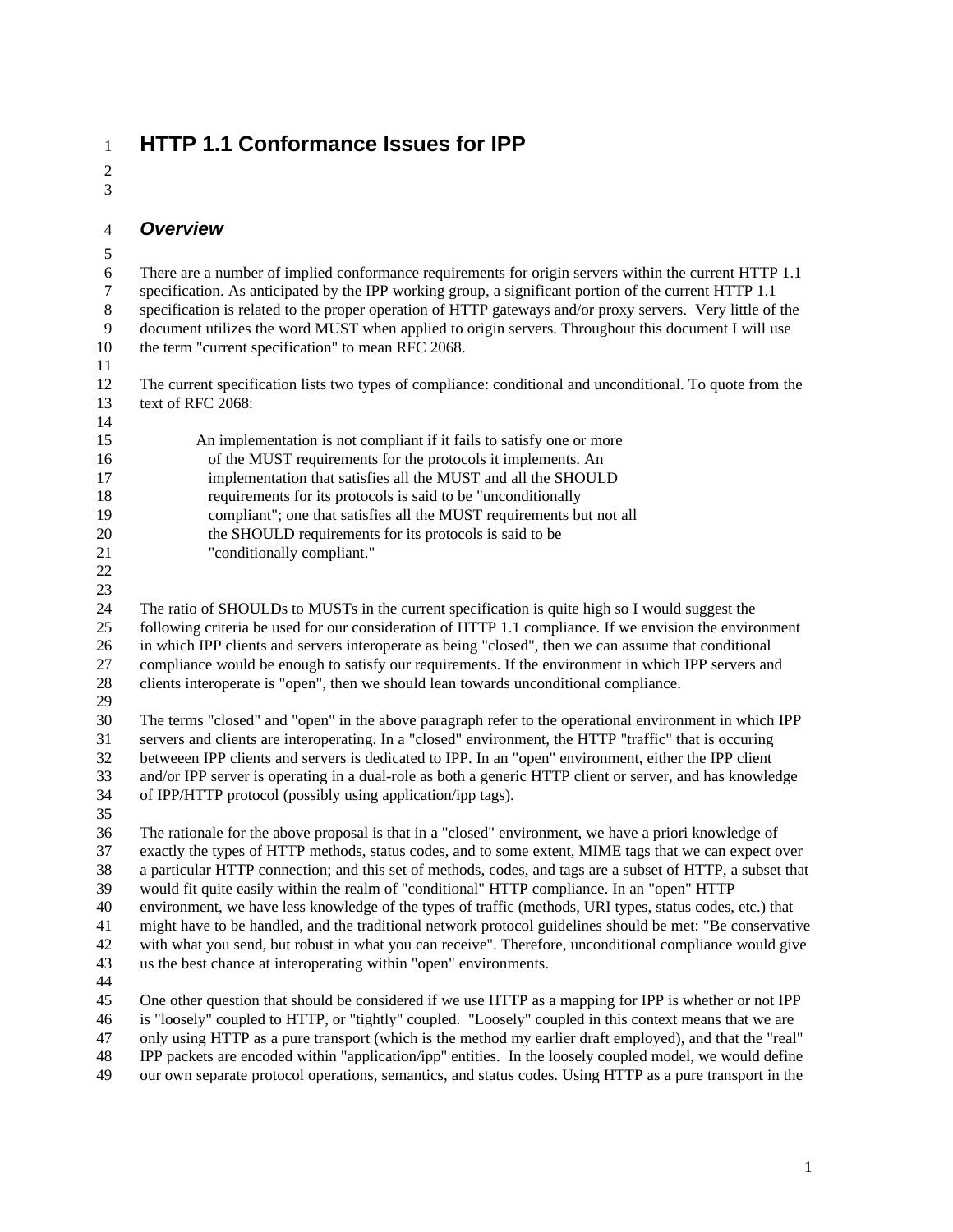loosely coupled model would allow rapid implementation of IPP over other transports (directly to TCP,

SPX, etc.).

 In a tightly coupled specification, we would leverage as much of the existing HTTP protocol as possible, extending the semantics of certain HTTP methods to be IPP-specific when applied to IPP URIs, as well as reusing all of the existing status codes and MIME-like packaging characteristics employed by the current HTTP 1.1 specification. In the tightly coupled model, implementations of "dual-role" servers (HTTP/IPP)

- would be easier to deploy and HTTP/IPP clients might be easier to implement. We are also not
- "reinventing the wheel" if a particular need of our model is sufficiently addressed by HTTP 1.1. In the
- tightly coupled model, it might be more difficult to port IPP onto some other application-level transport if the need ever arose.
- 

 One idea that might have been overlooked is that we should attempt to create conformance requirements for both IPP servers, as well as clients. The group is currently looking at creating a mapping of the IPP model document directly to HTTP 1.1. It is this goal that this document is trying to address with regards to scope and capability. The 'scope' of the effort being how much resources are needed (manpower, code size, RAM, CPU cycles, etc.) to implement IPP over HTTP. The 'capability' aspect of our requirements asks the question whether or not HTTP meets the transport-requirements or operational requirements implied by the IPP model document.

It is assumed that we currently have three alternatives for the choosing a protocol mapping for IPP 1.0:

 1. Use HTTP 1.1 origin server capability for IPP servers; use some subset of HTTP 1.1 methods for IPP clients. In this scenario, we could not use the full capabilities of MIME since HTTP does not support MIME, per the MIME standard.

 2. Use an HTTP-like protocol for both IPP servers and clients. We don't say that we're HTTP compliant, but we're so close that if we wanted to construct gateways between IPP and HTTP, the work would be more or less trivial. In this scenario, since we are not HTTP compliant, we could choose to use MIME structures that would not otherwise be supported by a conforming HTTP implementation.

 3. We "do our own thing", with no resemblance to anything like HTTP. Our own custom encapsulation, headers, status codes, and protocol operation semantics.

 At the IETF Plenary in Memphis, and in subsequent teleconferences in the protocol subgroup, it has been suggested that we avoid specifying multiple protocol mappings for IPP, at least for the first standards effort. Rather, our area directors suggested picking only one mapping and going with that. For this reason, this document assumes that the method for job delivery via RFC 1867 to support existing WEB browsers will not be supported. Instead, existing browsers will have to utilize IPP support built into the underlying operating system environment. New browser technology will either use underlying OS support for IPP, or incorporate IPP client capability directly into the browser.

92 Rather than echo the current HTTP 1.1 specification with regards to MUST and SHOULD requirements, I would advise the WG to review RFC 2068 for the words MUST and SHOULD, with special attention to where and how I have proposed conditional and unconditional implementations of HTTP for IPP clients and servers.

# *HTTP Proxies*

One aspect of implementing IPP using HTTP that must be decided by the working group would be to take

- advantage of HTTP proxies. Overall inter- or intranet bandwidth could be reduced by allowing
- intermediate HTTP proxies to cache responses to IPP attribute requests. It is recognized that some
- intelligent use of response lifetimes would have to be utilized, but this capability is fully supported by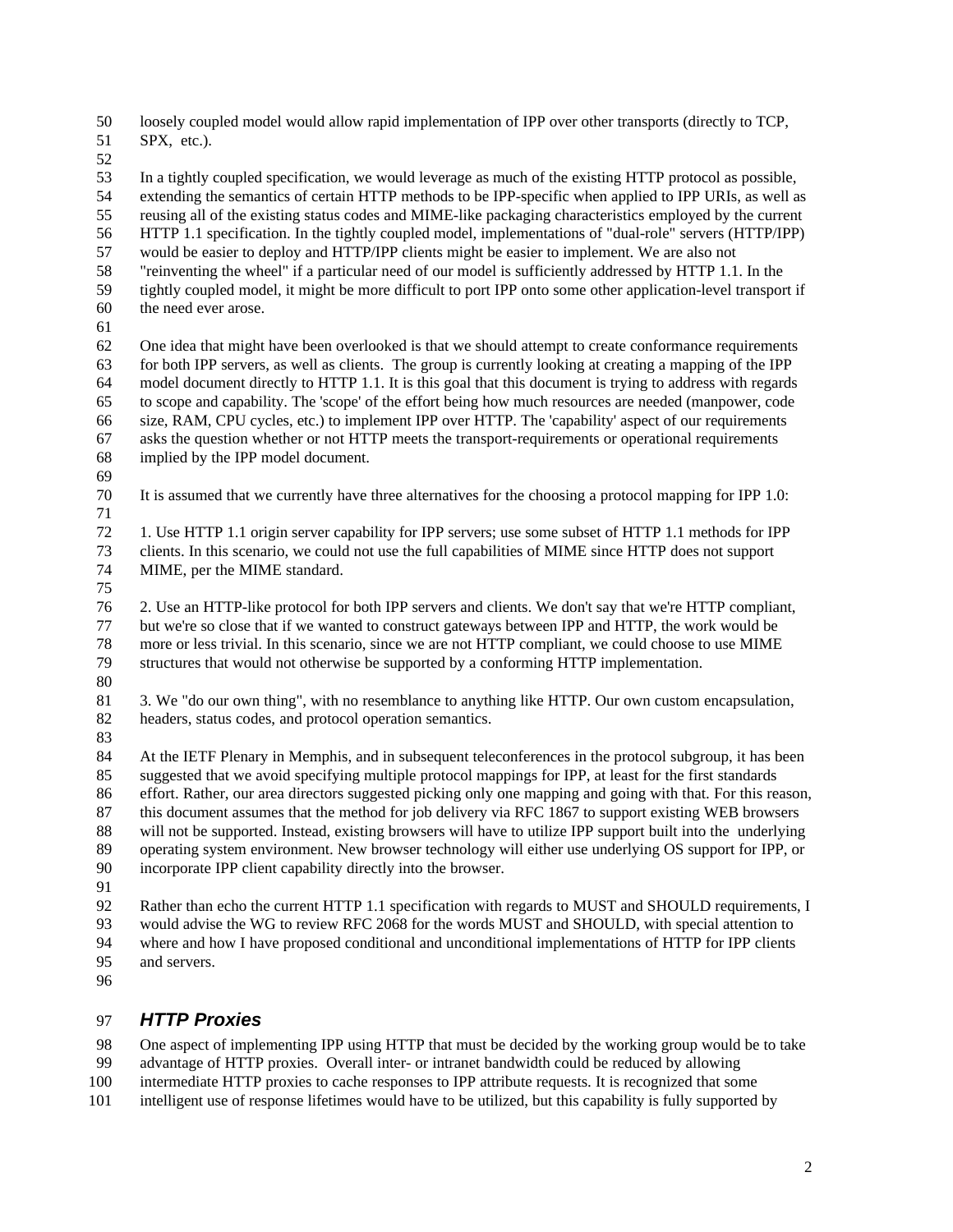HTTP 1.1, and can be automatically (dynamically) set on a server-by-server basis. The disadvantage is

that IPP servers would have to (possibly) implement more support for different types of headers and/or

 methods that would be utilized by proxies in between dedicated IPP servers and clients. Servers would also have to manage response lifetimes and possibly include support for content-encodings or other headers

that proxies might inject into an HTTP transaction.

 The remainder of this document is a briefly paraphrased version of my internet-draft regarding key issues with implementing IPP tightly coupled to HTTP.

# *HTTP 1.1 Methods*

# GET

 HTTP 1.1 GET methods could be used to obtain attributes for different types of IPP objects. If a GET method is applied to an IPP printer object, then the attributes for the printer object are returned. If the GET method is applied to a job object, then the attributes for the job are returned as the response.

## POST

The POST method would be used as a way to create IPP objects (printers, jobs, etc.). Initially, the POST

operation would be used to map the "CreateJob" model operation. The POST method could also be used to

map the "SendJob" model operation. Using HTTP 1.1 persistent connections, multiple POST operations

could be used to efficiently deliver job data.

# HEAD

123 HTTP 1.1 servers are required to implement the HEAD method. This method is often used to inquire as to

- find out meta-information about resources prior to actually performing a GET operation on the resource.
- This provides a way for clients to learn as much as possible about an object before actually retrieving the
- contents of the resource with a subsequent GET operation. The HEAD method, like the GET method,
- could be used to retrieve meta-information (attributes, etc.) about IPP objects before actually accessing it.

# PUT (OPTIONAL)

 Using the PUT method with an "Allow:" header can provide IPP clients to create IPP objects and specify what types of methods are allowed on the object.

 According to section 5.1.1 of the current specification, only the GET and HEAD methods MUST be supported by servers. For a particular type of URI, only certain methods may be supported. In the event of an unsupported method being received for a particular URI, the server is required to return a status code of 405 (Method not allowed), and include an "Allow:" header field listing exactly which methods are supported for the URI in question.

- 
- Lightweight embedded IPP server implementations could be unconditionally compliant by only supporting
- the GET, HEAD, and POST methods, and returning a status code of 501 when requests are received
- specifying any other unsupported method. The 501 response should include a "Public:" response header indicating which methods the server does support.
- 

# *HTTP 1.1 General Headers*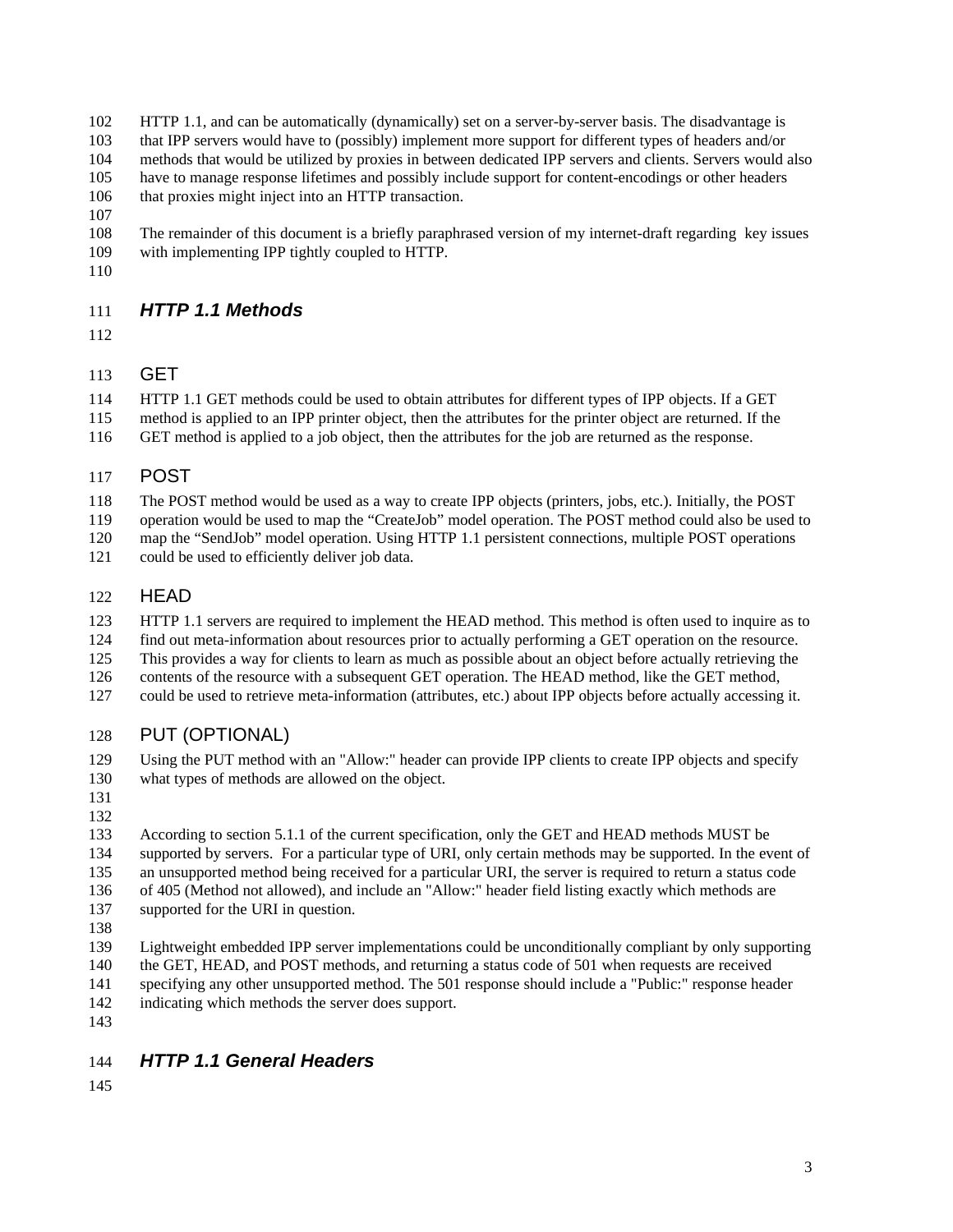146 Many of the headers specified by RFC 2068 do not have to be supported by general purpose HTTP servers. The following text clarifies what I think IPP should utilize and the HTTP 1.1 conformance issues for each.

- 
- 

#### Cache-Control:

 IPP servers and clients will have to operate within a caching proxy environment. In order to ensure a pure client and server environment between IPP clients and servers, we will have to decide whether or not to take advantage of caching, or prohibit caching of any and all IPP traffic. If we choose to prohibit caching of IPP traffic (to keep things simple), then the "Cache-Control:" general header must be included in all IPP requests and responses. The value for the "Cache-Control:" header directive would be "no-cache". Also, to make sure there are no HTTP 1.0 caching proxies between HTTP 1.1 clients and servers, we must also include the "Pragma:" general header, also specifying "no-cache" as the value.

It is conceivable that there would be some value in caching of attribute requests to IPP printer objects,

since in a large environment, these requests might be very frequent. The IPP working group may want to

consider the value in caching certain IPP object attribute requests. If caching of certain IPP response data

is allowed, then we should also consider the use of the "no-transform" value for the "Cache-Control"

- directive.
- 

### Connection:

 The "Connection:" general header could be used by IPP servers or IPP clients to instruct either a remote client or server that the HTTP connection be closed. In HTTP 1.1, persistent connections are the rule, not

the exception. If we decide to allow a "SendJob" operation to occur in multiple POST or PUT operations

to an IPP server, then persistent connections would be very valuable for enhancing performance of job

submission. In this type of multiple POST/PUT operation, the last POST/PUT operation required to

deliver the job data could include the "Connection:" header with the value "close" to instruct the server

- that the connection will be closed after reception of this request.
- 

## Content-Coding:

The "Content-Coding:" entity header field specifies how the entity body of a particular message is to be

decoded. For HTTP, this is typically a compression encoding so the field would be "gzip" or

"compressed". If the IPP working group wants to define a base set of content-codings, then the values for

- these codings would be specified in IPP messages via the "Content-Coding:" header.
- 

# Content-Language:

Like the "Content-Coding:" header, this header also specifies information related to the enclosed entity.

 The "Content-Coding:" header describes the natural language in which the entity body has been encoded. IPP servers should only return entities in languages that have been "agreed" upon by a particular client in a previously received "Accept-Language:" request header.

## Content-Length:

 The "Content-Length:" header specifies the size of a message body. IPP clients and servers will use the same algorithm as general-purpose HTTP 1.1 servers for determining the length of IPP messages. From RFC 2068, the description of the Content-Length header:

190<br>191

 Applications SHOULD use this field to indicate the size of the message-body to be transferred, regardless of the media type of the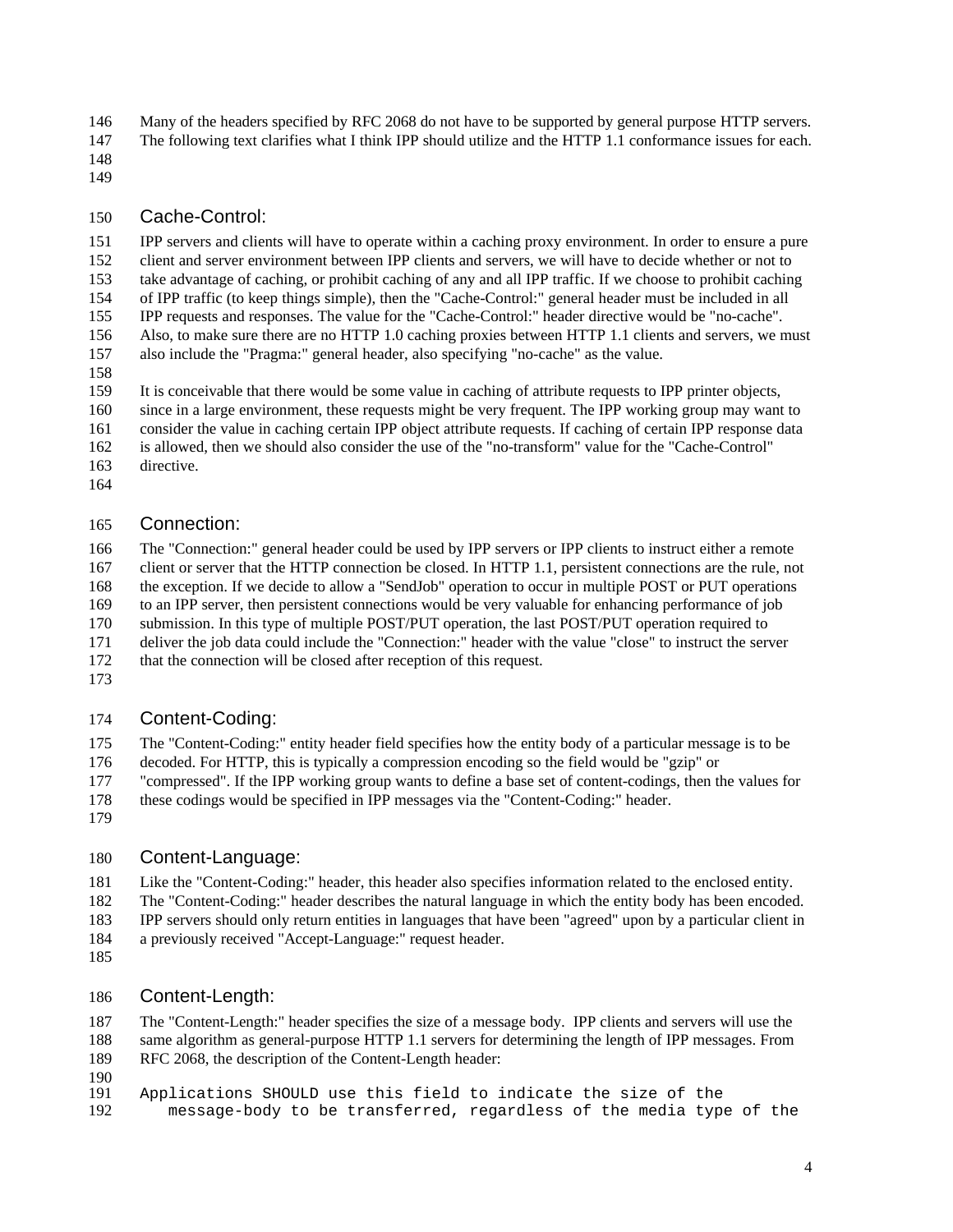193 entity. It must be possible for the recipient to reliably determine<br>194 the end of HTTP/1.1 requests containing an entity-body, e.g., becaus 194 the end of HTTP/1.1 requests containing an entity-body, e.g., because<br>195 the request has a valid Content-Length field, uses Transfer-Encoding: 195 the request has a valid Content-Length field, uses Transfer-Encoding:<br>196 chunked or a multipart body. chunked or a multipart body. 

#### Content-MD5

 The Content-MD5 header can be used by IPP clients and servers to provide a more robust authentication method than just basic HTTP authentication. The current HTTP 1.1 specification states that use of the MD5 digest authentication is sufficient to protect against accidental modification of the message, but NOT sufficient to protect against malicious attempts to modify the message. The IPP working group should consider as few security mechanisms to provide a higher degree of interoperability between clients and servers. It would seem as if two levels of secure access to IPP objects would suffice: a simple method for moderate to insecure sites where security is not an issue, and a very robust method that is sufficient to meet the needs of sites requiring very high levels of security, including commercial transactions. The simple security could be provided by basic HTTP authentication, and a yet-to-be-decided method (maybe SSL or secure MIME) could be utilized in high security environments. With these two scenarios and methods, IPP clients and servers would not generate messages with the Content-MD5 header.

#### Content-Type:

 The Content-Type header would be used by IPP clients and servers to specify IPP-specific entities. The Content-Type value would be "application/ipp". IPP clients and servers would also supply a Content-Type modifier "charset", as part of the applicaion/ipp Content-Type. The "charset" modifier would specify the

- character set used within the application/ipp entity body.
- 

#### Date:

The "Date:" header field is currently specified in the HTTP 1.1 document as a MUST header by all

compliant implementations. The date format used as the value of this header must be in RFC 1123 format.

There is a recent internet draft that has been published that attempts to describe how some embedded,

 lightweight HTTP server implementations can still be "compliant" even if they don't contain any realtime 222 clock or time capabilities.

#### Pragma:

 The "Pragma:" directive would only be used by IPP implementations for backwards compatibility with HTTP 1.0 caching proxies. The Pragma header would specify the value "no-cache", which is understood by HTTP 1.0 proxies to have the same semantics as the HTTP 1.1 "Cache-Control" directive with the

- value "no-cache".
- 

## Transfer-Encoding:

For HTTP 1.1, the only "Transfer-Encoding" specified is the "chunked" encoding. Since an HTTP

connection is "8-bit clean", the traditional rationale for transfer-encodings (like used in MIME) are

unneeded. But when IPP implementations are attempting to send messages for which the total length of

the message cannot be determined, then the message should be transferred as either "chunked" or via a

multipart message with message boundaries. The current HTTP specification requires that all HTTP 1.1

applications MUST be able to receive and decode the chunked transfer encoding.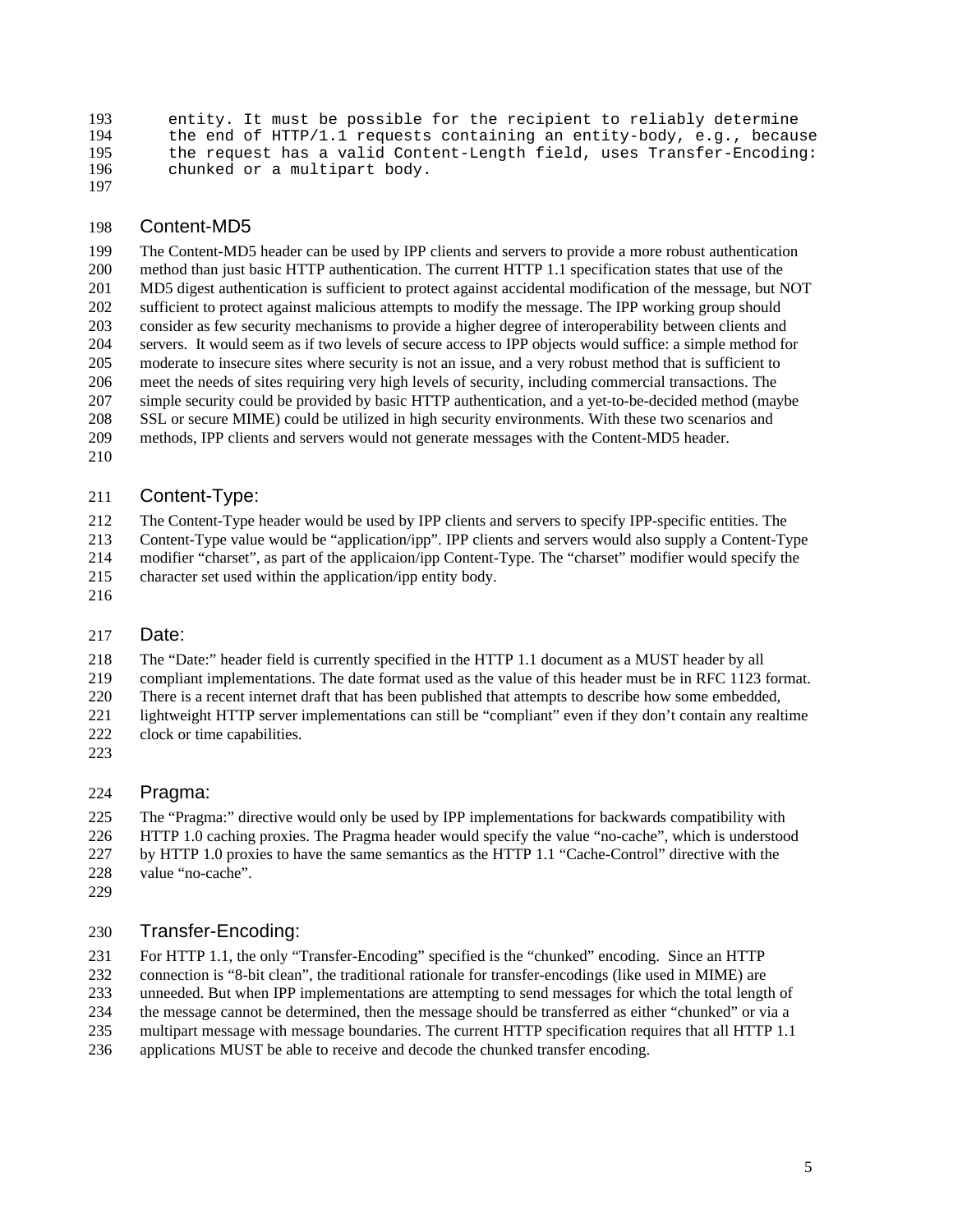# *HTTP 1.1 Request Headers*

#### Accept:

 The Accept: header is used to specify certain media types that a client is willing accept as a result of a request to a server. IPP clients should always specify (at a minimum) application/ipp, text/html, and text/plain.

#### Accept-Charset:

This header indicates to servers what character sets a client is willing to accept in a response. According

- to the HTTP 1.1 specification, all clients should be able to support ISO-8859-1.
- 

### Accept-Encoding:

Similar to "Accept:", the Accept-Encoding header is sent from client to server to inform the server what

- types of encoding of responses that the client can handle.
- 

### Accept-Language:

 IPP clients would send Accept-Language headers in IPP requests to notify IPP servers what type of localization is acceptable to the client.

### Authorization:

 IPP servers may protect certain types of IPP objects via HTTP basic authentication. If an IPP client has knowledge that a requested resource requires basic authentication, then an appropriate "Authorization:" request header should be included in all IPP requests to the IPP object (URI) in question. The client can also dynamically learn of the authentication requirements for a particular object if the client attempts to access the object without an authentication header. IPP servers that receive un-authenticated requests for IPP objects that require basic authentication would return a status code of 401, which indicates to clients that authentication is required for accessing the requested object.

It is assumed that, for the lifetime of a particular IPP object (URI), that the user's credentials (once

 successfully validated) will be valid. Therefore, on the first successful authenticated response to a request, IPP clients can cache the user's credentials and reuse these credentials on subsequent requests to the server for this object. Each subsequent request for the IPP object (URI) would include an "Authorization:" header

- specifying the cached credentials.
- 

#### From:

 The "From:" header contains the internet e-mail address for the human individual that is responsible for the request being generated. The IPP working group has talked about using the "From:" header as a means for some type of authentication or access protection. The current HTTP 1.1 specification states that the "From:" header "SHOULD NOT be used as an insecure method of access protection". The

specification goes on to say that "the interpretation of this field is that the request is being performed on

 behalf of the user specified by the "From:" header, who accepts responsibility for the operation being performed.". The following paragraph from RFC 2068 is especially relevant:

- 
- 

Note: The client SHOULD not send the From header field without the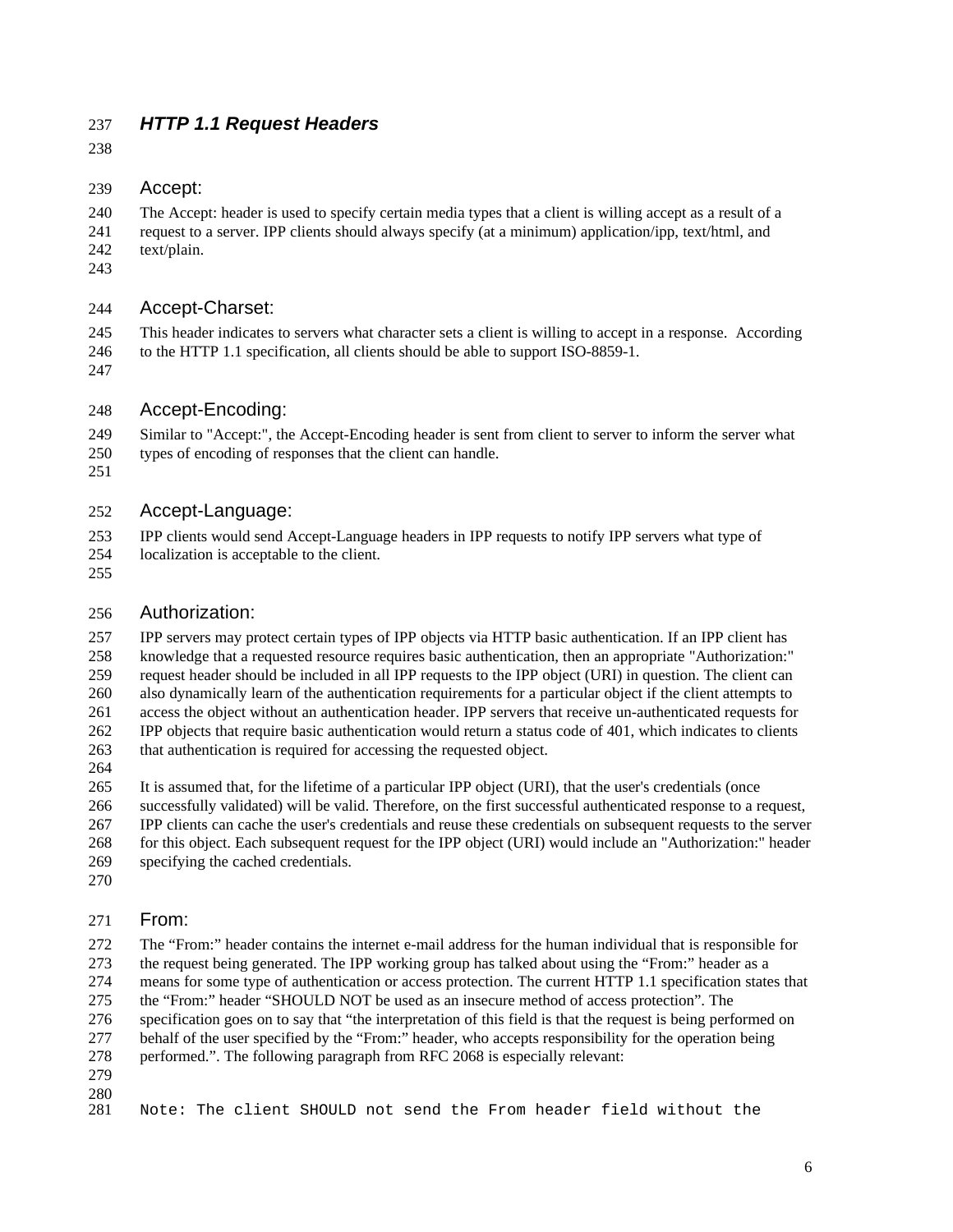```
282 user's approval, as it may conflict with the user's privacy<br>283 interests or their site's security policy. It is strongly
283 interests or their site's security policy. It is strongly<br>284 cecommended that the user be able to disable, enable, and
284 recommended that the user be able to disable, enable, and modify<br>285 the value of this field at any time prior to a request.
                 the value of this field at any time prior to a request.
286
```
#### Host:

 The Host: field typically comes on a separate line after the HTTP method specification. This field MUST be set by HTTP 1.1 clients with the network location of the specified URI in the method. All internet- based HTTP 1.1 servers MUST respond with a 400 status code to any HTTP 1.1 request message which lacks a "Host:" header. This header is used by newer WEB server sites for so-called "virtual host" access. IPP could utilize this field in some very interesting ways with regards to multiple logical printers serviced by a single IPP/HTTP server.

#### Proxy-Authorization:

 When there is an HTTP 1.1 caching proxy operating in between an IPP client and server, it is possible that certain resources identified by a site administrator might require basic authentication. If an IPP client receives a 407 response to a valid IPP request, the client should format an authorization request back to the requested resource (URI) using the "Proxy-Authorization:" request header. Section 11 of the current HTTP 1.1 specifcation discusses HTTP authorization in detail.

#### *HTTP 1.1 Response Headers*

#### Accept-Ranges:

 IPP servers could make use of the "Accept-Ranges:" response header for other purposes than just byte ranges. The "Accept-Ranges:" header includes a parameter that specifies what type of range the server is capable of handling; "bytes" is just one possible value for this field. Other possible values could include "pages", "cost", and other types of range values that would be applicable to printer or print job resources. 

#### Allow:

 The "Allow:" entity header field can be returned by IPP servers to notify IPP clients which HTTP methods are allowed to be executed on a particular URI (or IPP object). In the future, we may want to define conformance levels with respect to IPP, wherein some IPP servers implement all possible methods on IPP objects, and other lighter weight IPP servers are restricted in the domain of methods supported on IPP objects. The "Allow:" header permits interoperability between clients and servers of different capabilities. The client can adapt its behavior to the capabilities it learns from a particular server. 

#### Content-Location:

318 IPP servers can return a Content-Location header that specifies the URI of a job object created with the "CreateJob" operation. IPP clients can also use the Content-Location header to specify the target IPP object (URI) to which a particular IPP operation is to apply.

#### Expires:

If the working group decides that IPP responses can be cached by intermediate HTTP caching proxies,

- then appropriate use of the "Expires:" header should specify how long proxies (and possibly) clients can
- consider the response "valid". It is understandable that in the case of an embedded IPP/HTTP server that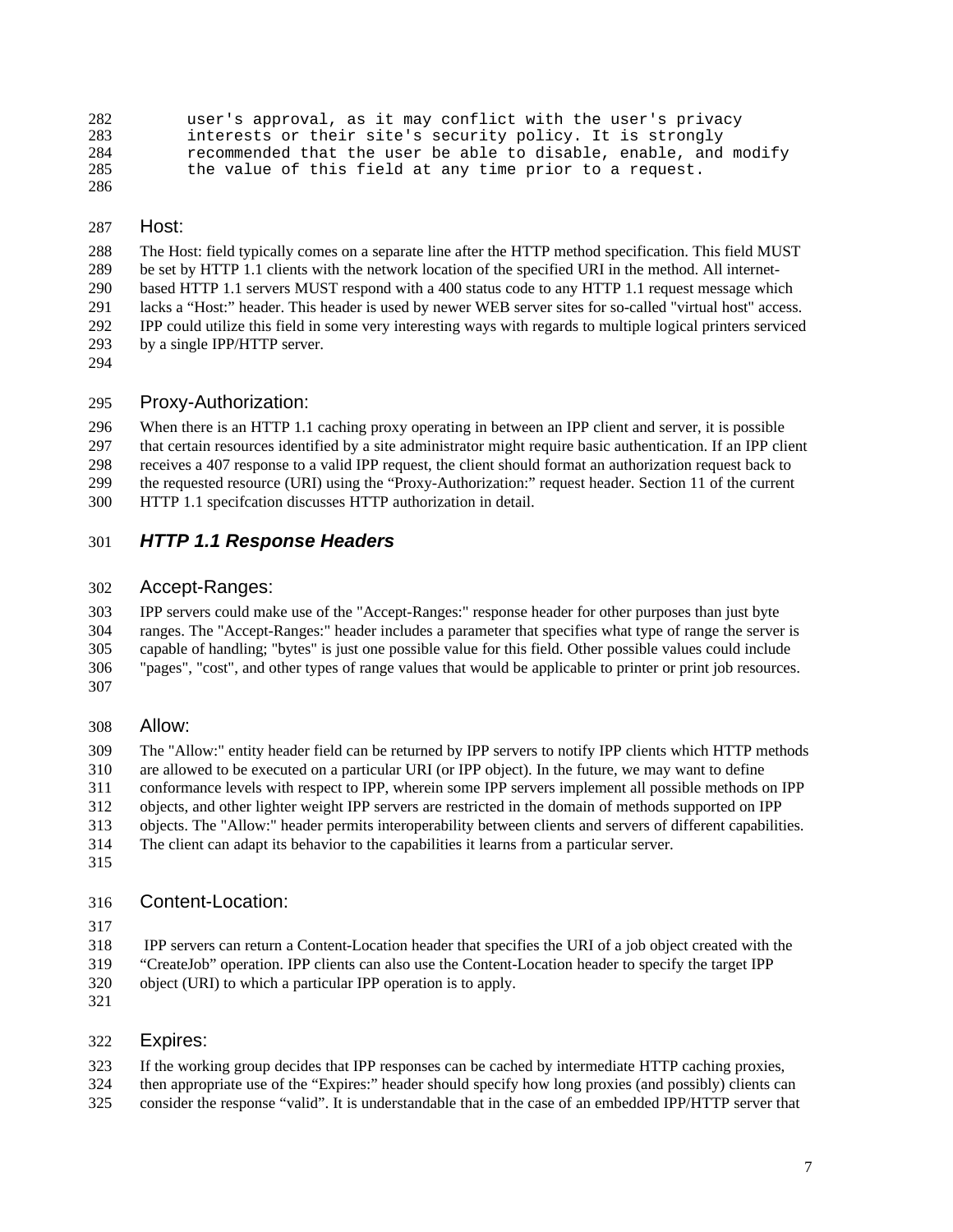does not have access to a time source, that the "Expires:" header would not be generated. In this case, the

- embedded server should disable caching of responses using "Cache-Control" headers.
- 

## Location:

 The "Location:" header would be used by IPP servers to dynamically redirect IPP clients to other URIs that can be contacted for completing the client's request. The Location header could be used as a replacement for the multiple-URL facility discussed in the early IPP-over-HTTP internet draft. IPP implementations would follow the direction set forth by the current HTTP 1.1 specification:

 "for 201 ("Created") responses, the "Location" is that of the new resource created by the request. For 3xx responses, the location SHOULD indicate the server's preferred URL for automatic redirection to the resource."

 The term "resource" used in the above paragraph would normally be a URI referencing an IPP job object. 

## Proxy-Authenticate:

 It is possible that, in the presence of caching HTTP 1.1 proxies, that IPP client implementations may have to deal with "Proxy-Authenticate" responses. The "Proxy-Authenticate" response header would be returned as part of a 407 (Proxy Authentication Required) response. (see also Proxy-Authorization request header).

- 
- 

## Public:

The "Public:" response header would be used by IPP servers to inform IPP clients what types of HTTP

methods are supported by the server. The "Public" response header would typically be used by very

- lightweight HTTP/IPP server implementations that implement a minimal IPP capability.
- 

# Retry-After:

 The "Retry-After" response header would be used in tandem with the 503 (Service Unavailable) response code to indicate how long the resource (or service) is to remain unavailable. This could be used by IPP servers to indicate how long a printing service might be unavailable to IPP clients.

# WWW-Authenticate:

 The WWW-Authenticate response header is used to initiate basic HTTP authentication. If an IPP client receives a 401 (Unauthorized) response to an IPP request, then the response MAY contain a "WWW-Authenticate" header with an appropriate challenge. The next request for this resource formulated by the

IPP client should contain an "Authorization" header specifying appropriate credentials.

# *HTTP 1.1 Status Codes*

 The status codes recommended by Keith Carter, and in a subsequent document from Bob Herriot seem sufficient for a "closed" implementation of IPP clients and servers. 

## *Other issues*